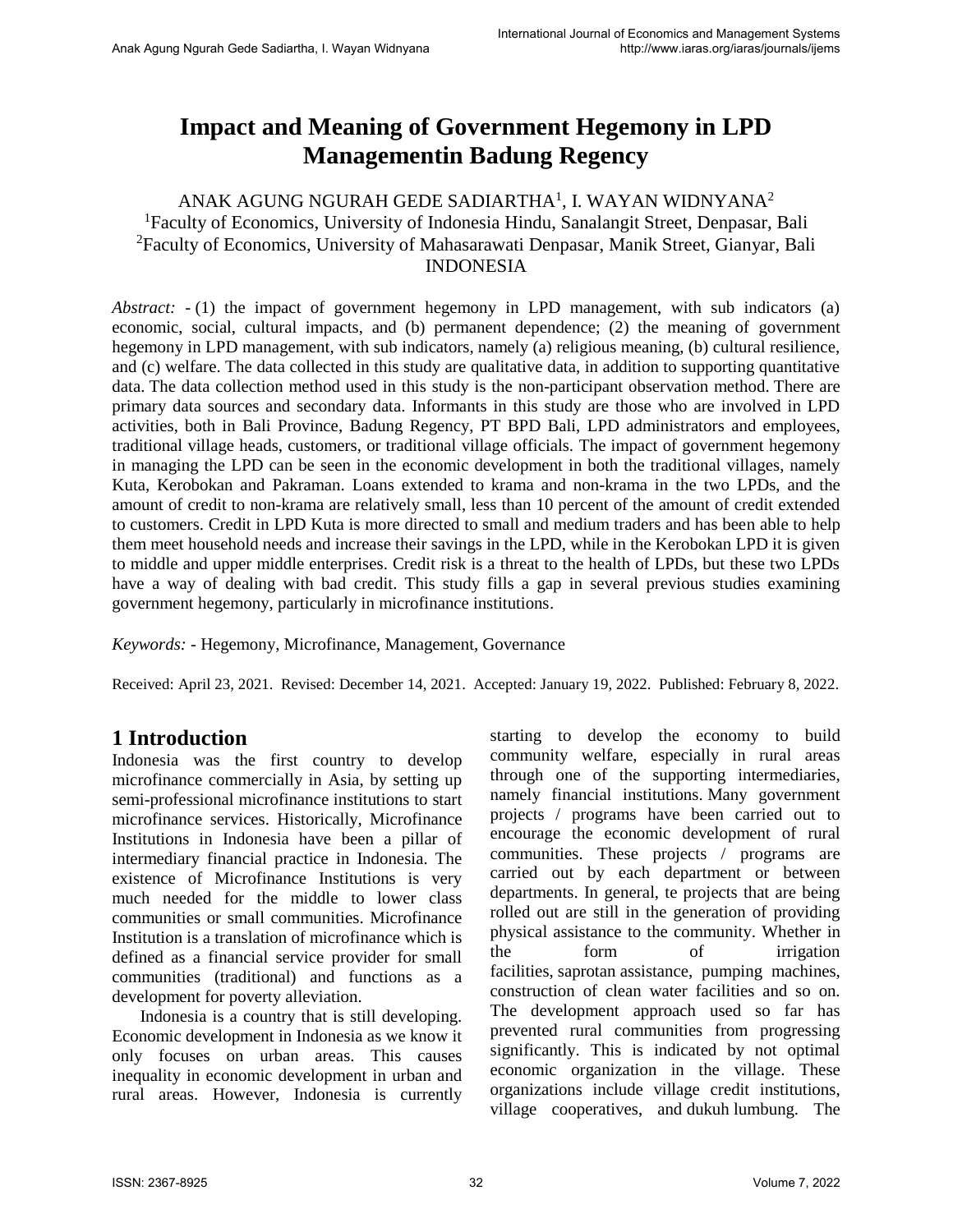village economic organization should have grown strong from below, able to survive and develop themselves well. Almost all economic organizations in these villages are relatively fragile. This fragility is thought to be one of the serious reasons why the life and economy of rural communities is increasingly backward and weak.

In 1972, the Provincial Governments of West Java and West Sumatra established several nonbank financial institutions. This institution in West Java is called the People's Credit Institution (LPK) based on the Decree of the Governor of West Java Number 171 of 1972 and Lumbung Pitih Nagari (LPN) in West Sumatra based on the Decree of the Governor of West Sumatra Number 085 of 1972. This was followed by the East Java Government by forming Small-scale Business Credit (KURK) based on the Decree of the Governor of East Java Number 197 of 1984.Apart from these provinces, the Bali Provincial Government is also making an effort to improve the country's economy by developing financial institutions in rural communities called the Village Credit Institutions (LPD) Village Credit Institutions (LPD) were established to encourage the economic development of rural communities through savings and capital participation, create equity and business opportunities for villagers and increase the purchasing power of the community and accelerate the process of transactions and circulation of money in the village (Budiarsana, et al., 2017) .

The LPD has grown from 1985 to the end of 2015, from a weight of (8) LPDs in each subdistrict to 1,379 spread across eight districts and cities in Denpasar. Although the number of LPDs has increased significantly, the efforts of the Bali Provincial Government to encourage growth and health as well as the quality and quantity of customers as users of LPD products continue to increase. This was done through various regulations and the appointment of PT PT Bank Pembangunan Daerah Balithrough Governor Decree Number 95/01-C / HK / 2003 as LPD Supervisor (hereinafter referred to as PT BPD Bali).

Based on the Bali Provincial Regulation No 3 of 2017 concerning Village Credit Institutions that Badung Regency is one of the districts in the province of Bali with an area of 41852 Km2 consisting of six (6) sub-districts, 16 sub-districts, 46 villages and 120 traditional villages scattered in each sub-district. to date, it has 118 (one hundred and eighteen) Village Credit Institutions from 120 existing Pakraman villages (Sudarmini et al., 2017).In fact, the LPD cannot be separated from global competition which can trigger irregularities. As was the case that happened to one of the LPDs in Mangwi District, has namely the LPD Desa AdatKapal. The existence of corruption committed by three former supervisors of the LPD Desa Adat Kapal, Badung for the period 2008–2016. To resolve cases of misappropriation of LPD funds committed by administrators, the provincial governmenof Bali did this by means of state law and implementing customary sanctions.

The LPD as a microfinance institution is not only regulated through regional regulations but is also regulated by the central government. The Minister of Home Affairs of the Republic of Indonesia through letter number 412.2 / 3883 / SJ dated 4 November 2015 regarding the Strategy for the Development of Microfinance Institutions in number two states that in accordance with the conditions of each region, presumably the Head of the Empowerment and Village Service Agency, the Head of the Cooperatives and UKM Service as well as the Head of Bureaucracy / Economic Affairs in provinces and districts / cities assigned to conduct socialization, data collection, guidance, education, and facilitation to existing MFIs. have not been legally incorporated as a BPR, Cooperative, or Bumdes in 2016 at the expense of the APBD of each region. The basis for the issuance of the letter is the Joint Decree of the Minister of Finance, Minister of Home Affairs, Minister of Cooperatives and Small and Medium Enterprises, and Governor of Bank Indonesia on 7 September 2015 concerning the Strategy for the Development of Microfinance Institutions. Efforts to regulate the LPD into a business entity have been met, both from the province, district, LPD administrators, as well as community leaders.

In general, the ideology of government and the hidden meaning behind hegemony, apart from the communicative actions taken by the government towards the management of traditional villages in Badung Regency, aims to reach a consensus for this hegemony. This is important because the role of the government is to improve the welfare of traditional villages and create a just and prosperous society, in accordance with the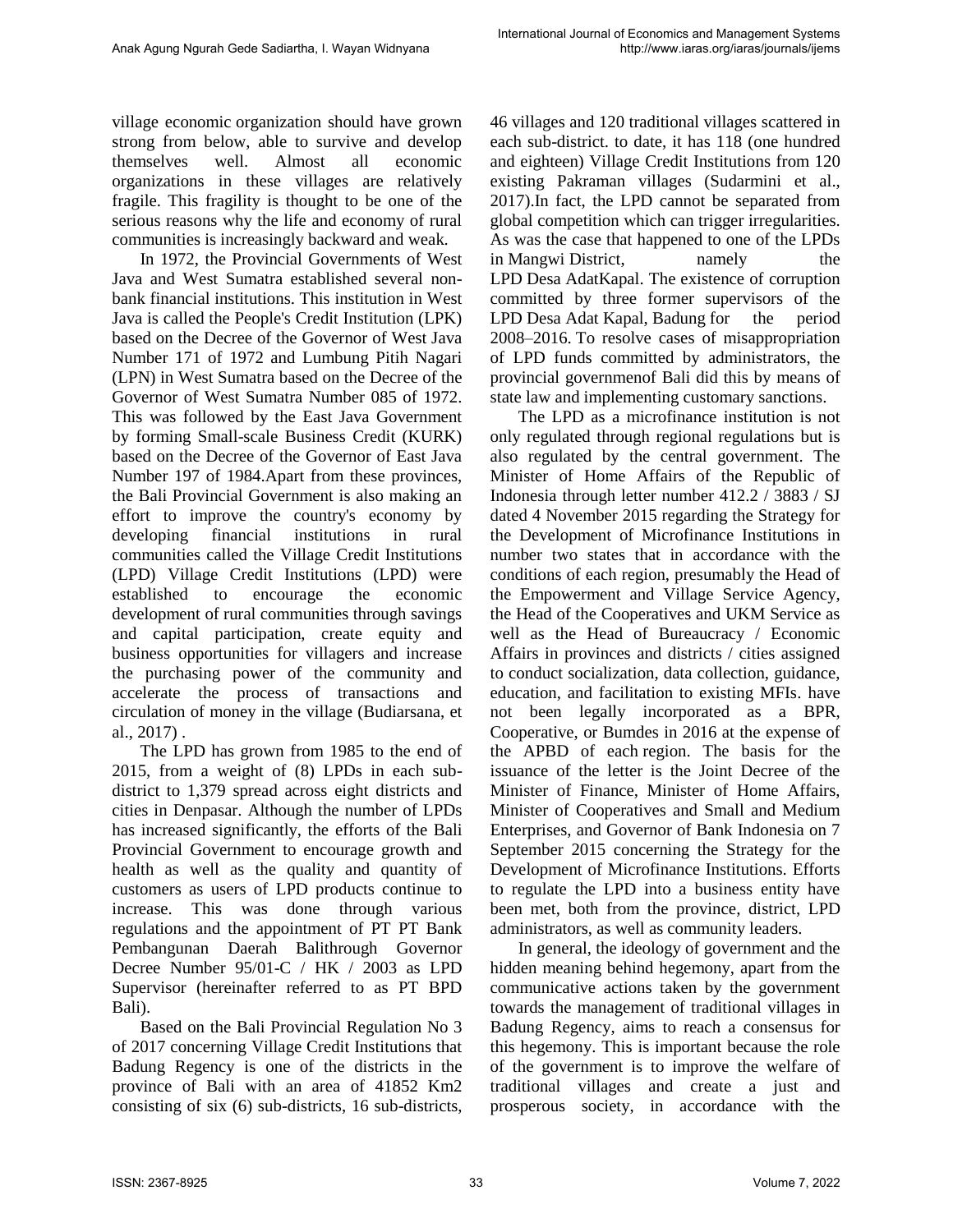mandate of the Preamble to the 1945 Constitution. To realize this mandate, the Bali Regional Government has issued regional regulation No. 29/2013 to realize the LPD in encouraging the village economy and improving the welfare of the community.

There are various paradigms, methods and techniques developed to be a way of strengthening government hegemony in LPD management in Badung Regency, for example the government's paradigm in protecting traditional villages from globalization by strengthening local potential through economic activities. Based on these problems, this study will examine the impact and meaning of government hegemony in managing LPD in Badung Regency.

This study fills a gap in several previous studies examining government hegemony, particularly in microfinance institutions. This study breaks down the topic into (1) the impact of government hegemony in LPD management, with sub-indicators, namely (a) economic, social and cultural impacts, and (b) permanent dependence; (2) the meaning of government hegemony in LPD management, with sub indicators, namely (a) religious meaning, (b) cultural resilience, and (c) welfare.

# **2 Research Methods**

Badung Regency as a research location consists of six sub-districts, namely Petang District, Abiansemal District, Mengwi District, North Kuta District, Kuta District, and South Kuta District. The choice of study location is based on several considerations. First, related to healthy and unhealthy LPDs, according to the Decree of the Board of Directors of PT Bank Pembangunan Daerah Bali Number 0193.02.10.2007.2 dated June 5, 2007 concerning Guidelines for the LPD Assessment System. There are three levels of LPD health, namely healthy, moderately healthy, and unhealthy. In this study, LPD is classified as healthy with the consideration that government hegemony can provide a positive image in the form of defense of Hinduism, socio-culture, and the economy of traditional villages in the midst of modernization. LPD that is not healthy in this study causes government hegemony to not run well so that LPD operations need to be considered to reveal the cause. Second, there is the consideration of Kuta and North Kuta Districts as tourist destinations, so that their economic activities are in line with the presence of tourists, so that researchers assume that government hegemony can make a big contribution to the development of LPD and traditional economic life of traditional customs. However, the reality turned out to be different from expectations because the LPDs in Kerobokan which were located in tourist destinations showed unhealthy conditions. Sohe researchers assume that the hegemony of the government can make a big contribution to the development of the LPD and the traditional economic life of customary manners. However, the reality turned out to be different from expectations because the LPDs in Kerobokan which were located in tourist destinations showed unhealthy conditions. So the researchers assume that the hegemony of the government can make a big contribution to the development of the LPD and the traditional economic life of customary manners. However, the reality turned out to be different from expectations because the LPDs in Kerobokan which were located in tourist destinations showed unhealthy conditions.

The data collected in this study are qualitative data, in addition to supporting quantitative data. There are primary data sources and secondary data (Sugiyono, 2007: 62). Primary data sources are people, hereinafter referred to as informants, while secondary data sources are literature, documents, or records related to the problem under study, for example the amount of assets, deposits, and credit. All data is taken from the local LPD, supported by data from PT BPD Bali, the Bali Provincial Government, and the Badung Regency Government. The data supports.

Informants in this study are those who are involved in LPD activities, both in Bali Province, Badung Regency, PT BPD Bali, LPD administrators and employees, traditional village heads, customers, or traditional village officials. The informants were selected purposively, meaning that the researcher obtained information from key persons who understood the LPD problems. In this case, the informants are the Head of the Finance Bureau and his staff (province), the Head of the Finance Section and his staff (regencies), the Compliance Director, the Head of LPD Management, and related departments (at PT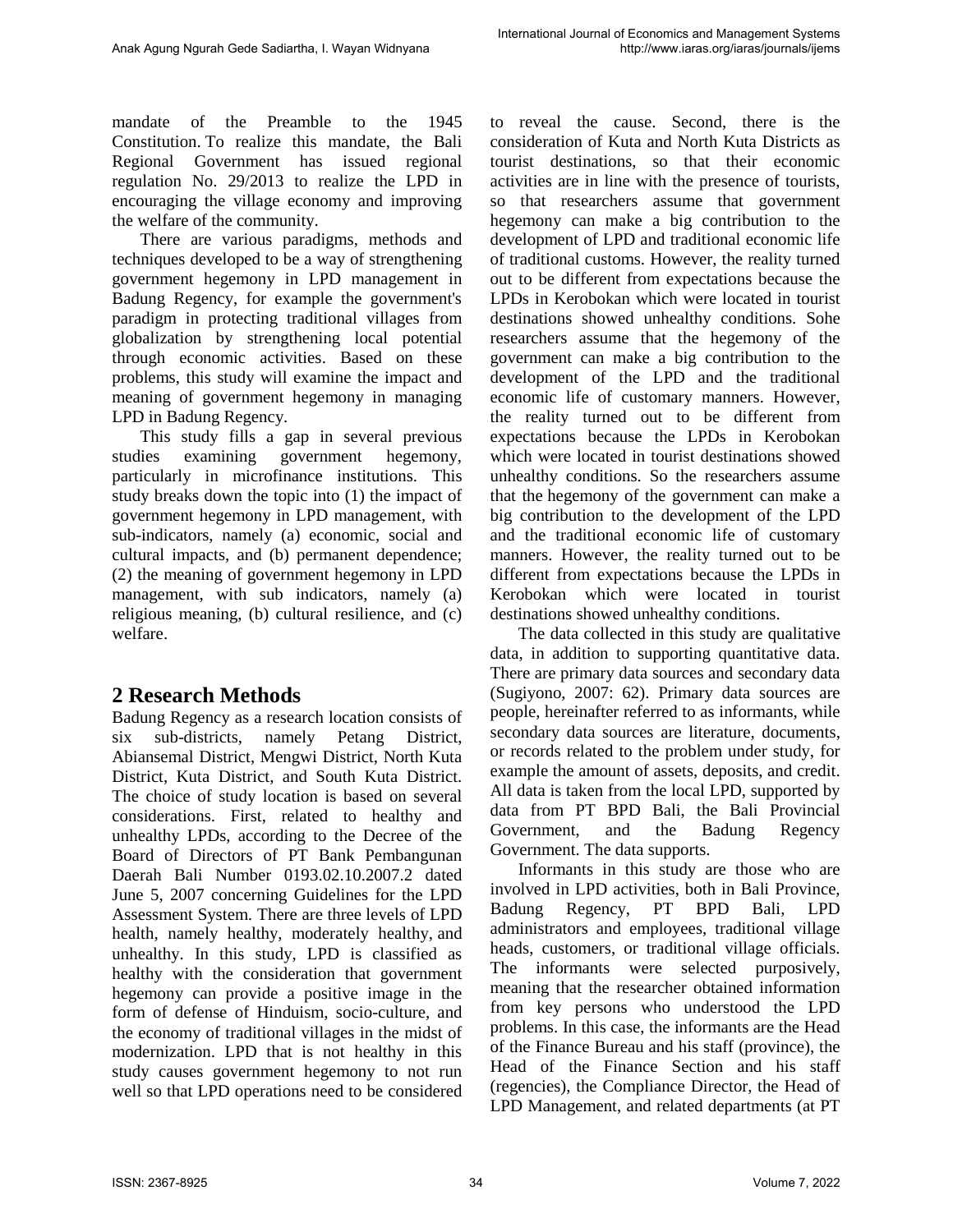BPD Balid). In the Kuta and Kerobokan LPDs, the informants are the Head and Directors, Internal Supervisors, the Head of Credit, and the Head of Operations and their staff. Researchers also collected information from the traditional bendesa, kelihan banjar, as well as community leaders in their respective customary villages. Informants were also chosen accidentally, meaning that the researcher obtained information from customers who made transactions at the LPD. With these data sources, it is hoped that comprehensive data will be obtained.

The data collection method used in this study is the non-participant observation method. The non-participant observation method is a method of collecting data by means of direct observation or observation of existing data where the researcher is only an independent observer. Thus, the researcher came to the place where the person was observed, but was not involved in the activity. Researchers observed the meetings between the government and the LPD, the coaching and training models provided by PT BPD Bali to LPD members, and the service activities of LPD officers and customers.

Selected informants who are asked to answer prearranged interview questions to help the interview run smoothly. Likewise, the information gathered is not limited to what they say; comprehensive exploration was carried out. Furthermore, to assist in conducting in-depth interviews interview guidelines are used.

Documentation is a data collection technique with observational observations where the researcher is not directly involved and only as an observer. Documentation study is a data collection technique that is carried out by searching for data in the form of notes, documents and transcripts regarding LPD; these notes were studied to supplement observations and interviews. Documents reviewed include the Bali Provincial Regulations, Governor Decrees, PT BPD Bali Directors' Decrees, LPD development activities archives, and LPD development statistics.

Data analysis was carried out as a form of data collection starting until the final stage of preparing a research report. Data analysis was carried out descriptively and interpretively by organizing and sorting data into patterns and categories. Moleong (2002: 103) states that data analysis is intended to organize data. Data collected from in-depth interviews, observations, and literature study in the LPD are in the form of comments, pictures, photos, documents, articles, and so on.

In qualitative research, data is obtained from various sources and is collected continuously until it is saturated. Analysis is carried out before entering the field, in the field, and after completion in the field. Data analysis for the preliminary study was carried out before the researcher entered the research field; they are linked to previous studies. Analysis was also carried out on various regional regulations in Bali Province, including books on LPD. The results of preliminary studies are used as the focus of research and will likely develop in the field after the researcher has started the research.

The data from qualitative research is descriptive in the form of a series of words, not numbers. Therefore, data analysis was carried out qualitatively not only to reveal a symptom, but most importantly to understand the symptoms. Qualitative analysis is based on words that are systematically arranged in the form of a text; This aims to organize, sort, classify, code, and categorize data. Furthermore, data analysis was carried out in three stages, namely data reduction, data presentation, and drawing conclusions; they are a unit that is carried out continuously during the research.

# **3 Findings and Discussion**

# **3.1 The Effect of Government Hegemony on LPD Management**

**Economic Impact:** LPDs in general have shown significant improvements; Since operating in 1985 until the end of 2015, LPDs have reached 1,379 units, of which 119 are in Badung Regency. The LPDs in Kuta and Kerobokan have been able to absorb funds or manners as a concrete form of hope that the LPDs can stand up so that their ability to absorb funds is channeled into credit.

LPD work practices are not much different from formal or informal financial institutions, it's just that the rules used in LPD are simpler and adapt to environmental conditions. Even so, LPDs are able to provide benefits to rural communities, namely (1)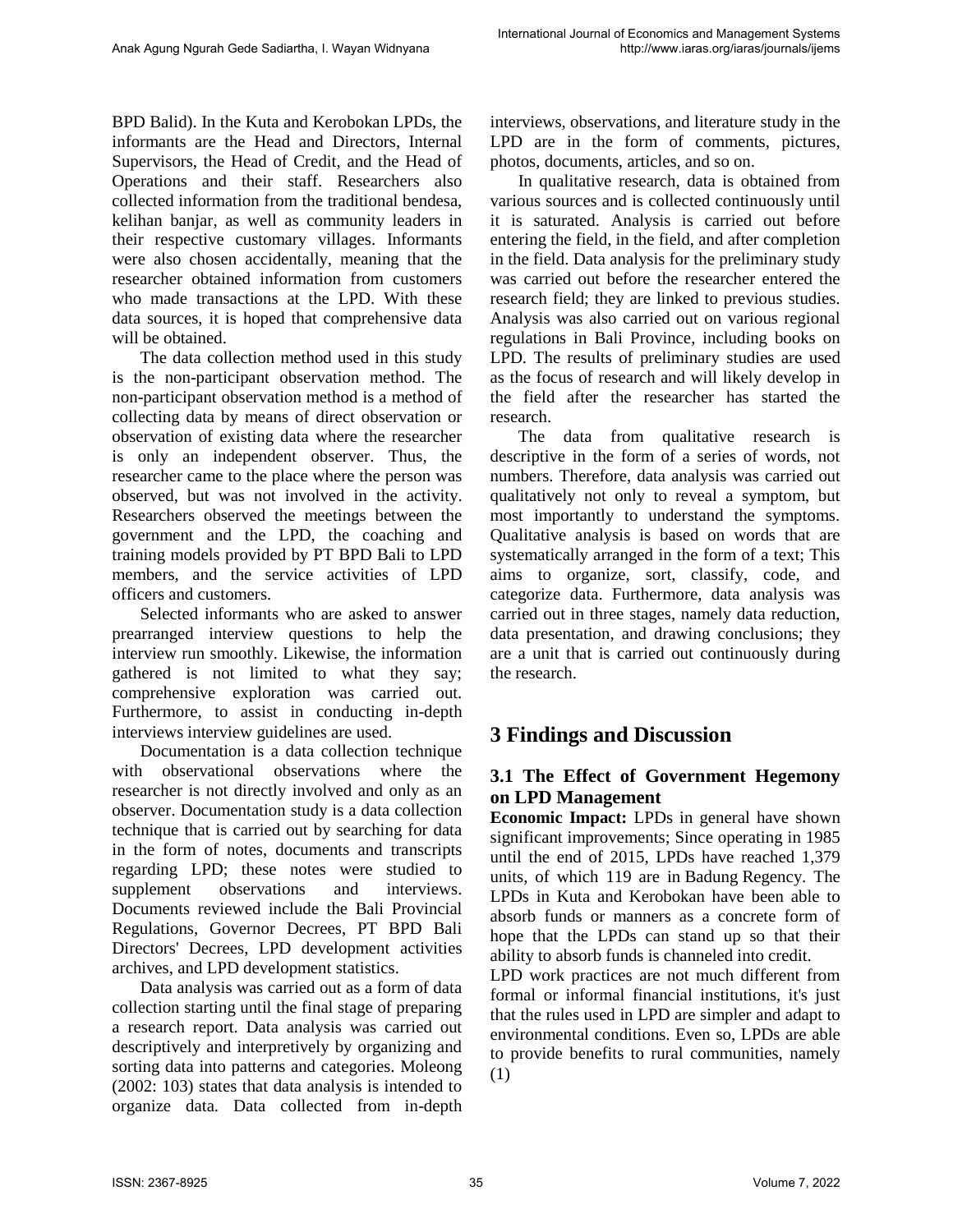provide services that are easier to adapt to the situation and conditions of the community, (2) provide services that are spread out and reach various business sectors

community, (3) a portion of the LPD's profits can be directly used to fund customary activities, so that it is one of the Traditional Village business units, (4) supports economic development in various sectors in the village community (Partamawati, 2009).

Praise is also given to people who make offering offerings as a hobby as a legacy of skills, as was done by Ni Nyoman Ariani and Made Surami. These people told that they had been granted credit facilities for a long time, and the Kuta LPD credit officer, I Ketut Santika (interview, 15 April 2017) stated that Ni Nyoman Ariani had been a customer with a credit facility since 10 years ago. and he paid back all the loans well. In addition, Made Surami explained that credit from the LPD can help him develop his business, send his children to school, buy motorbikes, and even build a house. Good service is another added value of LPD Kuta. The LPD's strategy to help customers pay loans on time is to ask them to save every day, a kind of installment. Good service is what Krama likes most from the LPD so that people are able to buy things that are really needed. Ease of lending can be done with a recommendation from a customary bendesa, processed according to the credit team analysis procedure, and approved by the Head of the LPD, as stated by Ketut Santika. The credit decision remains in the hands of the LPD Head, as conveyed by Wayan Mustika as one of the LPD Kuta internal supervisors (interview, 15 April 2017). Ease of lending can be done with a recommendation from a customary bendesa, processed according to the credit team analysis procedure, and approved by the Head of the LPD, as stated by Ketut Santika. The credit decision remains in the hands of the LPD Head, as conveyed by Wayan Mustika as one of the internal supervisors of LPD Kuta (interview, 15 April 2017). Ease of lending can be done with a recommendtion from a customary bendesa, processed according to the credit team analysis procedure, and approved by the Head of the LPD, as stated by Ketut Santika. The credit decision remains in the hands of the LPD Head, as conveyed by Wayan Mustika as one of the LPD

Kuta internal supervisors (interview, 15 April 2017).

The famous Kuta Art Market is always filled with foreign and domestic tourists; This market is advantageous seen from its location close to Kuta Beach. This is inseparable from the marketing mix theory which states that one of the successes in marketing is the location of the business. The Kuta Art Market was built by Kuta and most of the funds are the profits of the LPD, this was confirmed by Bendesa Kuta I Gusti Ketut Sudira (interview, 15 April 2017). There are 100 stalls at the Kuta Art Market with a variety of products. Tenants vary, mostly from Bali, as expressed by I Gusti Ketut Sudira in an interview on April 15, 2017, "Most of the tenants at the Kuta Art Market are krama Kuta." The products offered are handicrafts such as paintings, Balinese clothes, accessories,

The economic impact is also felt by Pakraman Village, because the people of Pakraman Village get loans to meet their business capital, consumption and other needs. The LPD provides an opportunity for the Pakraman village community to be able to develop their business in a certain amount of loan without collateral in material form, it is enough with a recommendation from the head of the local hamlet. So here the function of the LPD is the same as the function of a Micro Finance Institution (LKM), which is to help medium and small businesses in meeting the needs for business capital in rural areas, which generally do not have access to banking.

**Social impact:** In accordance with local regulations which stipulate that the LPD must give five percent of its profits in the form of social activities, making the LPD close to the karma of the customary village where the LPD is born. Various social activities as a form of strengthening social capital by LPDs in customary villages make it easier for the community to carry out various activities to learn various skills such as those carried out by LPD Kuta and Kerobokan. The two LPDs carry out social activities in the field of sports such as helping to become sponsors in volleyball matches between cadets / teruni, soccer between banjars, ping pong matches, and channeling youth talents in traditional Balinese arts. LPD Kuta has assisted traditional Balinese arts such as megambel, Balinese dance,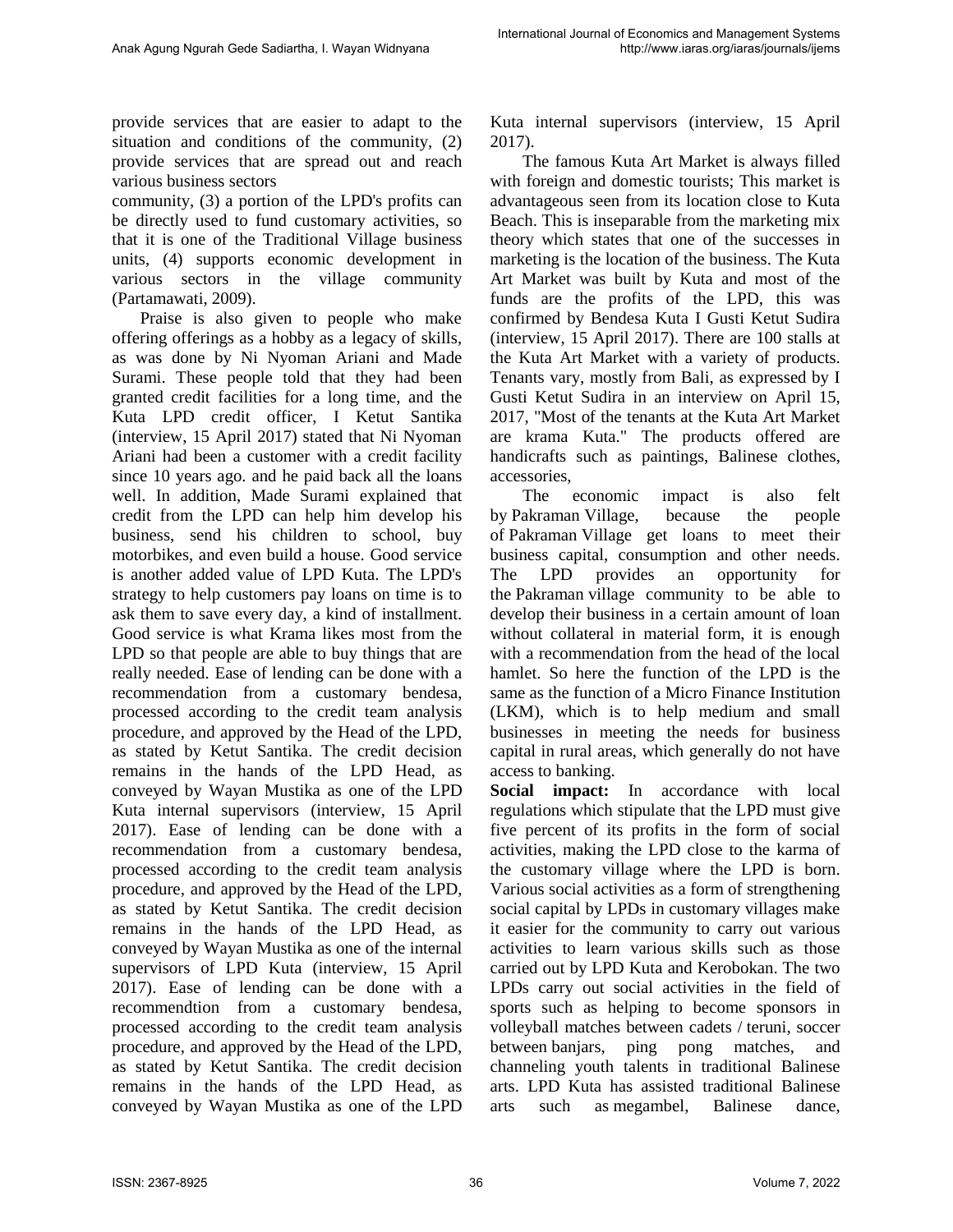and mekawin as part of social service activities. The LPD provides a training venue for youth and financial assistance to dance teachers so that each participant can learn Balinese dance for free. The enthusiasm of the LPD in various competitions continues to be channeled through social funding assistance ranging from preparation to championships. This reflects that the LPD's social capital continues to be strengthened by establishing continuous communication and relationships with karma. However, the LPD must provide education about empowerment of small businesses, such as courses in making clothes or courses for rujak tipak sellers, and improve the standard of living of the community. The LPD also helped in making ogoh-ogoh (interview, 16 April 2017). The enthusiasm of the LPD in various competitions continues to be channeled through social funding assistance ranging from preparation to championships. This reflects that the LPD's social capital continues to be strengthened by establishing continuous communication and relationships with karma. However, the LPD must provide education about empowerment of small businesses, such as courses in making clothes or courses for rujak tipak sellers, and improve the standard of living of the community. The LPD also helped in making ogoh-ogoh (interview, 16 April 2017). The enthusiasm of the LPD in various competitions continues to be channeled thrugh social funding assistance ranging from preparation to championships. This reflects that the LPD's social capital continues to be strengthened by establishing continuous communication and relationships with karma. However, the LPD must provide education about empowerment of small businesses, such as courses in making clothes or courses for rujak tipak sellers, and improve the standard of living of the community. The LPD also helped in making ogoh-ogoh (interview, 16 April 2017). such as clothing making courses or courses for rujak tipak sellers, and to improve people's lives. The LPD also helped in making ogoh-ogoh (interview, 16 April 2017). such as clothing making courses or courses for rujak tipak sellers, and to improve people's lives. The LPD also helped in making ogohogoh (interview, 16 April 2017).

The above statement illustrates that the LPD has provided social assistance for routine matters such as sports and Balinese dance. However, it is hoped that the LPD can do more to improve the skills of small businesses and provide courses to open various karmic business opportunities so that they become masters in their own customary village. Although Wayan Sadi has not yet produced an opinion, the Head of LPD Kuta invites customers to the LPD office to increase their business motivation.

The activities of the Kerobokan LPD in strengthening social capital are relatively the same as the LPD Kuta, such as supporting various sports and children's activities. The customary leader who is also a stakeholder in Kerobokan, Made Badra stated, "Since the beginning this LPD has been helping karma in the form of social activities, helping cadets, but in my opinion there are still many outsiders who run their business here. . If possible, the LPD should provide more business assistance so that the village develops and karma is able to improve business skills "(interview, 17 March 2017).

Made Badra revealed that the LPD has been carrying out social activities for a long time and the benefits have been enjoyed by the community, especially teenagers, but Made Badra is worried about the large number of immigrants from Bali doing business in Kerobokan. This is because Kerobokan is a tourist area and hosts many restaurants, malls and furniture sellers from outside Bali. Thus it is hoped that LPD social activities will be more directed at empowering karma to increase competitiveness. The large number of migrants in Kerobokan was confirmed by Bendesa Adat, AA Kompyang Sutedja (interview, 18 March 2017).

**Cultural Impact:** Organizational culture is a habit that occurs in an organizational hierarchy that represents behavioral norms and is followed by members in the organization, so organizational culture provides a psychological atmosphere for all members, how they work, how to relate to superiors and colleagues and how to solve problems. is a form of culture that is unique to every organization.

Anggriawan (2015) conducted research at the LPD in Badung Regency by showing the results of Organizational Culture having a positive effect on LPD Performance. Organizational culture has a positive effect on LPD performance in Mengwi District. This shows that there are Village Credit Institutions organizations in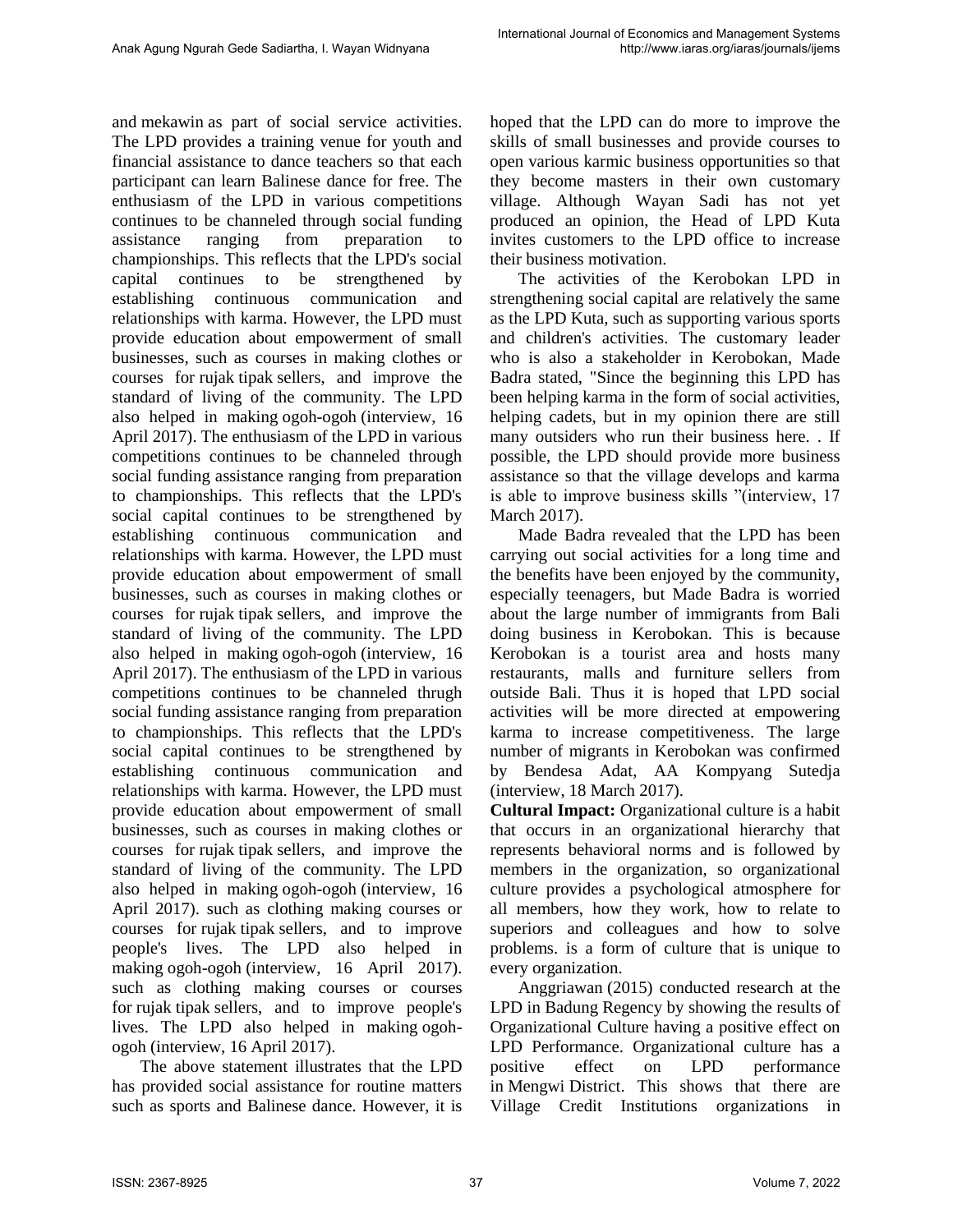obeying existing regulations and norms that will strengthen stakeholder confidence in the Village Credit Institution, so that the company will indirectly try to improve its performance to add value to the company.

#### **3.2 The Meaning of Government Hegemony in LPD Management**

**Religious Meaning:** The entire human resources of the Village Credit Institution in Bali are Hindus. The values of Tri Hita Karana were adopted by the Balinese people in forming Awig-awig. These Awig-awig regulated LPD operations very tightly so that the violation of these Awigawig had fatal consequences. As an illustration, if the debtor does not pay off his credit obligation for 3 (three) consecutive months, the LPD is categorized as light arrears, as the sanction is that the residents are not allowed to attend prayers at Khayangan Tiga Temple (Village Temple, Dalem Temple and Puseh Temple). This sanction is very feared because the offender cannot pray at the temple asking for safety before the Creator.

**Meaning of Cultural Resilience:** The government's efforts to make traditional villages as a bulwark in defending Balinese culture were manifested by regulating LPD profits. Profits at the end of the year are managed in the form of social funds. The use of social funds from the Kerobokan and Kuta Traditional Villages LPD is manifested in the form of menyame braye, a family concept rooted in Balinese tradition. Prioritizing tolerance between fellow humans, practicing togetherness in completing a job. The spirit of manners is manifested in completing tasks given by the group leader, such as cutting and preparing ceremonial materials during the prayer process. This activity is carried out in the morning before working hours start and end at around 07.00, so that the man who works in the office can leave the house after that.

The expression of manners above shows hope in relation to LPD activities. Krama has already felt the benefits of the LPD, so they pray that the LPD will be more prosperous or be able to improve its performance so that the benefits can increase. A further influence is certainly able to provide a greater contribution to the traditional village to complete the ceremony.

The launch of a social fund for the activities of teruna teruni in making ogoh-ogoh in two traditional villages, Kuta and Kerobokan, reflects moral support for future generations to protect Balinese culture. Ogoh-ogoh as the embodiment of Bhuta Kala is expressed in the art form of creativity. The development of the art of creativity in the local culture of young adults and children in making ogoh-ogoh is the LPD's support for the resilience of Balinese culture. The inseparable support from kelihan banjar is shown by the willingness to write down a request for financial assistance for making ogoh-ogoh for two million rupiahs; It can be resolved and paraded around the village at night before Nyepi Day. LPD support was delivered by the Head of the Kuta LPD and the Head of the Kerobokan LPD through social funds.

The resilience of Balinese culture is represented by the enthusiasm of the younger generation to learn gong and dance; LPD-funded teacher assistance demonstrates a concern for local culture. Kuta as a tourist area cannot be separated from changes due to modernization. The number of star hotels and entertainment venues such as karaoke, discotheques and cafes is a serious threat to the young generation in the two traditional villages. The LPD's efforts to encourage young people to love tradition can be interpreted as revitalizing Balinese culture amidst modernization.

**Meaning of Welfare:** The LPD has existed for a long time in two traditional villages; Various products have been created to absorb manners funds to be deposited in the LPD and this certainly provides an opportunity for the LPD to distribute it to those in need. The LPD acts as an intermediary, an activity that acts as an intermediary between the owner of funds and those who need funds; This makes the LPD an institution that requires an organizational structure.

Both the Bali Provincial Regulation and the Bali Regency Regional Regulation regulate the organizational structure of the LPD by involving the LPD and supervisors from customary villages. The LPD management consists of the Head of the LPD, a secretary, and a cashier to facilitate the division of work so that the work plan can be carried out properly and the organizational structure is filled with appropriate workers. The source of labor is determined based on the results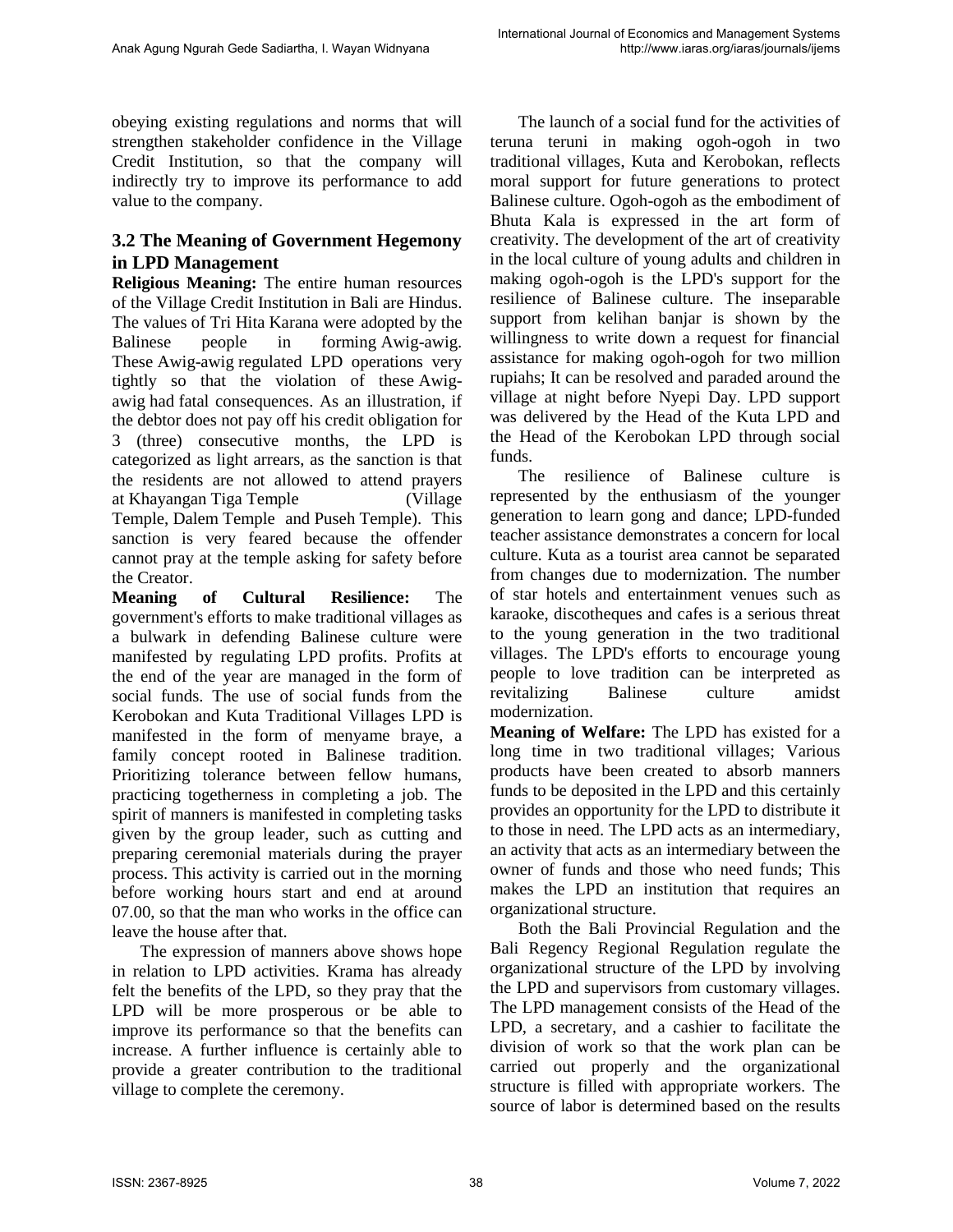of the traditional village paruman by emphasizing that the Head of the LPD must be a native of the customary village. The results of paruman according to the Bali Provincial Regulation give the LPD Head the flexibility to recruit workers from customary villages and the requirements or procedures are conveyed to the LPD Head.

To ensure the economic welfare of LPD administrators and employees, according to Ni Wayan Netriani as Administration of the Kuta LPD, the LPD's gross profit is taken. Gross profit is deducted by 20 percent and distributed to the management by 60 percent, employees at 40 percent, and honorarium for the supervisory body (nine people) each Rp. 500,000.00. At the end of the year, management and employees will receive production services amounting to 10 percent of net income and distributed to the management by 20 percent, employees by 75 percent, and the supervisory agency by 5 percent (interview, 23 April 2017).

Information from the LPD management agency shows that there are similarities in the payroll and incentive systems. The minimum salary received by management and employees each month follows the Regional Minimum Wage. If funds are taken at 20 percent each month of gross profit, much of that is left to save in savings, and distribute at the end of the year plus production services.

*Krama*welfare is increased through the realization of a work plan, namely the provision of credit to support the economy of customary villages. For Kuta, credit is given to small traders at the Kuta Art Market; That way, local people can improve their economy and standard of living.

Economic development in Kerobokan has not fully followed the provincial regulation that credit can only be given to krama. This complicates the management of the Kerobokan LPD due to excess liquidity due to high public trust in saving funds in the LPD. Loans disbursed to non-boarders in the form of mini markets and cargo delivery services still have an economic impact by absorbing local workers. The various guarantee contributions and obligations imposed by customary villages on business owners are used by indigenous villages to strengthen their financial capacity - Boudieu calls it economic capital.

It seems that the existence of LPDs in Kuta and Kerobokan has an impact on the absorption of local labor, and ultimately is able to increase the financial capacity of each individual so that they are able to meet domestic consumption needs. Sustainable business because various developments in customary villages are able to accelerate the circulation of money through transitional instruments so that the business unit can make a profit, and in this activity the traditional leaders collect security money and other mandatory fees. This action according to Habermas (in Hardiman, 2015: 100) is called a communicative action that emphasizes aspects of agreed norms based on mutual expectations between interacting subjects.

## **3.3 Reflection**

The government's hegemony in LPD management was originally a program of the Bali Provincial Government in an effort to alleviate the practice of moneylenders that developed in Bali, due to the difficulty of accessing the public with commercial banks due to strict bank requirements. Development as an economic driver is directed to complement tourism facilities in that Bali as a tourist destination is able to provide comfortable and safe destinations for tourists. However, the rapid development as part of modernization can lead to negative excesses for the Balinese people, so that the customary village as a customary institution is expected to be able to ward off these negative excesses. This requires a lot of funding and the source of funding is the LPD. The LPD belongs to the customary village even though the capital comes from the Provincial Governments of Bali and the Badung Regency; they have been able to contribute to the development of customary villages, but so far the funds have been concentrated on physical development, while efforts to counteract the negative excesses of modernization, according to the author, must be on improving the quality of human resources. . The social funds managed by the LPD are used for sports, rituals, and some assistance in the physical completion of routine activities. Funds should also be used to improve manners skills and answer the needs of the market economy. The social funds managed by the LPD are used for sports, rituals, and some assistance in the physical completion of routine activities. It would be better if the funds were also used to improve manners skills and answer the needs of the market economy. The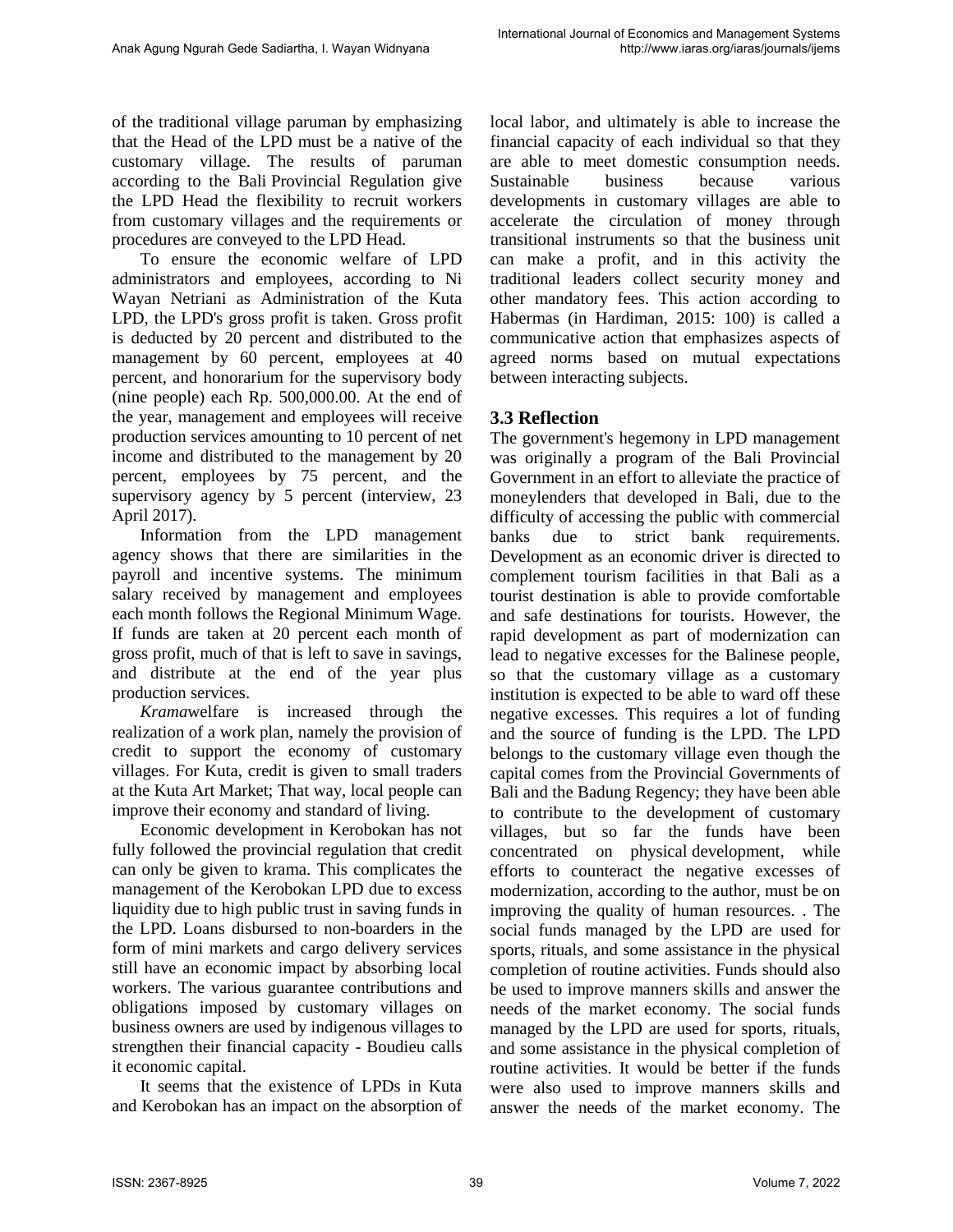social funds managed by the LPD are used for sports, rituals, and some assistance in the physical completion of routine activities. Funds should also be used to improve manners skills and answer the needs of the market economy.

Developing skills to answer economic needs, of course, requires economic capital support prepared by customary villages through simple technical requirements that are easily accessible to krama; Ease of access must adhere to the principle of prudence in the management of LPD funds so that guidance and supervision is needed. Lack of attention to business development is, of course, inseparable from the quality of human resources in the LPD, so that improving the quality of human resources in LPDs needs to go through various trainings both inside and outside the district together with other LPDs to establish communication links between LPDs. employees at the same time.

At the top level, there has been communication between the Head of the LPD called the LPD Cooperation Agency (BKS LPD), but this forum is limited to discussing routine LPD issues. The current challenge for the LPD is that it is difficult to manage excess liquidity because there is no mechanism yet. An institution that regulates, records, and imposes sanctions on LPDs can be formed if there is default on the agreement that has been agreed between LPDs.

It seems clear that the Bali Provincial Government cannot impose sanctions on the Badung Regency which sets its own regulations for the LPD, although technically the LPD operational guidance is still carried out by the General Guidance formed by the Province of Bali. The powerlessness of the Provincial Government provides opportunities for other districts / cities to issue perda on LPD. Although regional autonomy causes each district / city to issue regional regulations, this can be a problem as LPDs are found in 95 percent of all customary villages; The LPD is a trustworthy institution, so a critical issue regarding the LPD will make manners and nonmanners reluctant to save their funds in the LPD.

Another critical issue is related to the reluctance of the Governor of Bali, I Made Mangku Pastika, to comply with the Joint Decree (SKB). of the three Ministers of the Republic of Indonesia who received support from members of the DPRD. However, if the Microfinance Institution Law (LKM) has been passed, the LPD must establish its legal entity and impose a tax on public savings. This makes LPDs no different from commercial banks and BPRs so that the LPD's competitiveness is no longer there. This complicated condition can be overcome by complying with the MFI Law and the LPD needs to remain under the Perda as long as it has not been granted legal entity status. Over time, the advantages and disadvantages of following the MFI Law will be revealed.

The legal umbrella for the LPD at this time is Provincial Regulations and District Regulations which emphasize that granting credit to krama still faces obstacles in the field. The LPD's reluctance to provide unsecured credit was caused by a change in the attitude of manners in the heterogeneous atmosphere of the Kuta and Kerobokan tourism areas. To overcome this problem, LPDs can work together with the banjar in their respective customary villages. The LPD can involve the banjari's distribution in the distribution and payments made at Sangkep Banjar every period, thus the LPD's goal to advance the standard of living and encourage economic growth can be realized.

The LPD can plan the economic growth of customary villages every year towards the end, prepared by management to be used as a reference for next year. It seems that the planning made by management has monotonous risks, so it is necessary to sharpen the credit target of the business unit that is the target of development. Thus, the credit sector will be dynamic every year even though the target is not rigid; flexible targets are adjusted to field conditions and the economic progress of customary villages will grow in line with the credit being disbursed. Lending with a clear composition at the beginning of the year provides an understanding for officers to look for customer prospects or credit. Loan officers must have the ability to read the market; They should not wait for customers to come because at this intense level of competition, various financial institutions such as commercial banks have entered the villages and BPRs attacked with various competitive interest rates. The advantages of the LPD are now clear, owned by traditional villages, and must be used optimally to win competition between financial institutions in customary villages.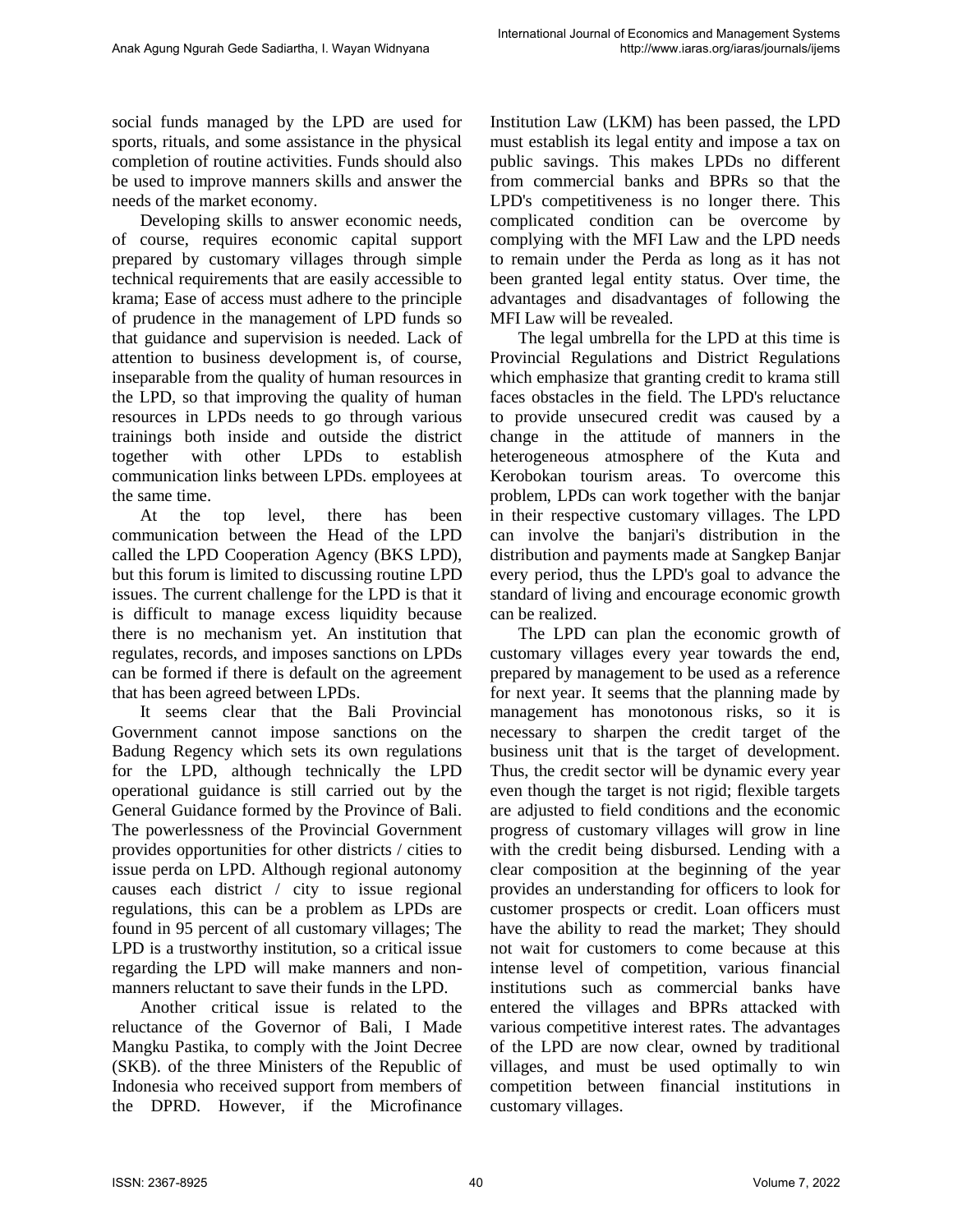## **3.4 New Findings**

This study found several things related to government hegemony in the management of LPD in Badung Regency, as follows:

- 1. The involvement of the Bali Provincial Government in driving the Balinese economy by utilizing traditional institutions that already exist in Bali as cultural heritage; traditional institutions known as adat villages. To be able to carry out this hegemony, an instrument called a government regulation on Village Credit Institutions (LPD) was created. The government regulation regarding the LPD is inseparable from the existence of regulations in Pakraman Village, the LPD is proven to be able to empower the karma of the Pakraman village. With the existence of the LPD, it is hoped that Pakraman Village will be able to improve village karma skills in an effort to form an entrepreneurial spirit. The basis for LPD regulation refers to Article 18 of the 1945 Constitution that the state continues to protect the customs that develop in society and then regional autonomy gives authority to the regions to manage their resources. The Government Regulation on LPD has been amended from Governor Decree No. 972/1984 to become Bali Provincial Regulation No. 2/1988,
- 2. The LPD in Badung is growing rapidly, especially in the South Badung area as a tourism area; This is one of the reasons for the Badung Regency Government to refuse to deposit LPD profits to be used as LPD funding in Bali Province. For this reason, Badung issued Badung Regency Regional Regulation Number 19 of 2001 concerning LPD. Badung's rejection continues despite good formal approaches such as formal and informal meetings between officials from Bali Province and the Bali DPRD and Badung Regency officials. However, other districts / cities in Bali Province did not follow what Badung Regency was doing. The actions of the Bali Provincial Government and the Badung Regency Government reinforce Foucout's opinion that the power is

distributed and various regulations on the LPD show the powerlessness of the marginalized over government power and there arearious struggles for capital; it also supports Boudieu's claim that agents compete for resources on the ground.

- 3. The involvement of the Central Government of the Republic of Indonesia in MFI business activities began with the drafting of the LPM Law; This has an impact on the existence of the LPD as one of the MFIs recommended to change its status to Village-Owned Enterprises (BumDes), cooperatives, and BPRs. The involvement of the Indonesian Central Government was stated in the Joint Decree of the three ministers and the Governor of Bank Indonesia. There seems to be an attempt to equalize business units operating in financial institutions that are trusted to accept public savings and provide credit to the public to encourage economic growth. The institution is ordered to become a legal entity by considering the risk of activities carried out by MFIs that are not yet legal. These risks include bad credit risk, operational risk, legal risk, business risk and interest rate risk.
- 4. Legal risk creates a new phenomenon in PT BPD Bali as the technical leader of the LPD in accordance with the Decree of the Governor of Bali Number 344 of 1993; currently facing a dilemma in an effort to help LPDs that experience a lack of funds to be assisted in the form of credit. The difficulty for PT BPD Bali is that the LPD is not a legal entity - if PT BPD Bali provides credit to the LPD, it violates Bank Indonesia's provisions. On the other hand, the LPD must deposit its excess liquidity at PT BPD Bali so that there is an imbalance in service.
- 5. This imbalance made the LPD heads violate the rules to save their excess liquidity at PT BPD Bali. The Heads of the Kuta and Kerobokan LPDs chose a profitable principle. If the PT BPD Bali interest rate is higher than the interest rate of a commercial bank or other financial institution, the LPD will save at PT BPD Bali, but if the PT BPD Bali interest rate is lower than the interest rate for commercial banks or other financial institutions. The LPD will save at institutions that offer higher returns. The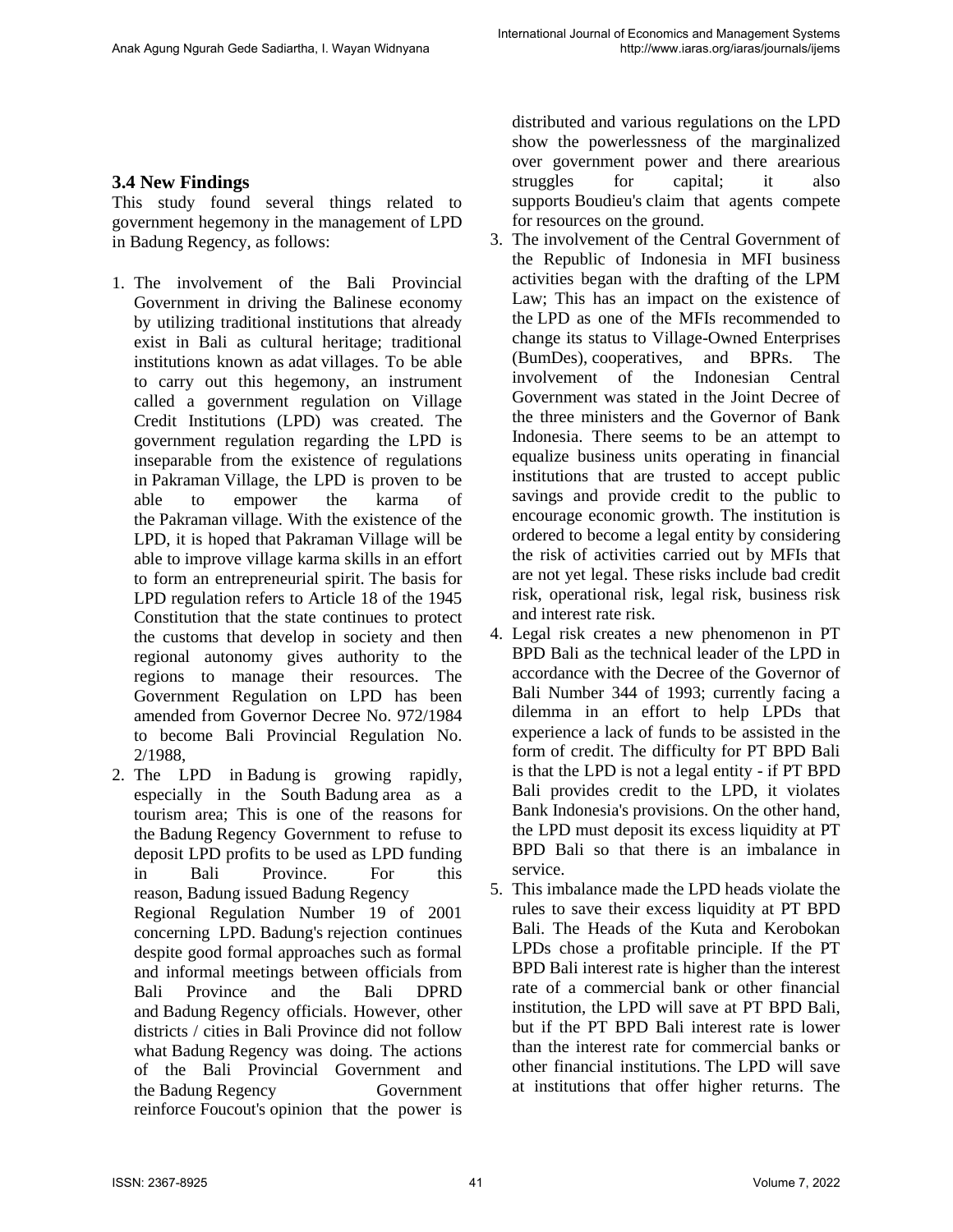actions of the Heads of the Kuta and Kerobokan LPDs were rational and profitable.

- 6. The level of community trust in saving at the Kuta and Kerobokan LPDs shows the trust of krama and non-krama to save funds in institutions owned by customary villages by adhering to the principle of collective ownership in customary villages. This can be seen from routine transactions carried out by the community in customary villages and other villages. High public trust leads to high deposits of funds, which leads to excess liquidity. To solve this problem, the Head of the Kuta and Kerobokan LPDs offered credit to non-krama even though this violated the provisions set by the Badung Regency Government and the Bali Provincial Government.
- 7. Managing the source and use of funds is a fund management skill that can either benefit or harm the LPD. Losses for the LPD are very dependent on the management because those who make work plans - these plans, after obtaining approval from the paruman, are forwarded to the district head for recommendations. Work steps follow the plan; This is in accordance with management principles that emphasize planning, organizing, driving, and controlling. Plans that have been approved by paruman are conveyed to all employees to be implemented. In its implementation, the internal supervision is chaired by Bendesa Adat Kuta and Kerobokan, but it seems that they are not supervised by experts in the field of accounting. Therefore, the LPD must invite external supervision to audit financial activities. External supervision has been carried out by a team from Badung Regency together with PLPDK and PT BPD Bali staff. The team from Badung Regency who visits twice a year makes the LPD carry out external supervision with the support of experts, so that the transparency of LPD management can be upheld.
- 8. The person in charge for the progress of the LPD has emphasized the concept of ngayah as a form of service in accordance with Balinese culture; This is an attitude of life that is willing to carry out its obligations and has not claimed rights in return for the achievements given to

the LPD. The management of LPD Kuta has served for more than 10 years. In the Kerobokan LPD, there was a change in the position of chairman in 2015 - I Gusti Ketut Suwitra, who was previously elected secretary as chairman. The absence of regeneration in LPD management has made it difficult to develop human resources. The LPD leadership pattern is in contrast to the modern leadership pattern which prioritizes transfer or rotation.

# **4 Conclusions and Suggestions**

The Village Credit Institution (LPD) is an autonomous traditional financial institution whose establishment is based on local policies, namely regional regulations and local village awig-awig. The impact of government hegemony in managing the LPD can be seen in economic development in both traditional villages such as Kuta, Kerobokan and Pakraman. Loans extended to krama and nonkrama in the two LPDs, and the amount of credit to non-krama are relatively small, less than 10 percent of the amount of credit extended to customers. Credit in LPD Kuta is more directed to small and medium traders and has been able to help them meet their household needs and increase their savings in the LPD, while in the Kerobokan LPD it is given to middle and upper middle enterprises. Credit risk is indeed a threat to LPD health, however, these two LPDs have a way of dealing with bad credit. In the Kuta LPD, the handling of bad credit involves the prajuru even though it has not yet reached customary sanctions, while in the Kerobokan LPD, the handling of bad credit relies more on the LPD's ability considering the large number of banjars in Kerobokan. The Kerobokan LPD has partnered with Braye in dealing with bad credit and collateral selling is only done as a last resort. It seems that the differences between customers' businesses supported by LPD credit have provided work space for customary villages. The LPD's profit contribution is able to increase the social activities of Kuta and Kerobokan in the form of sports, while the cultural impact is seen in the efforts to attract young cadets and elderly people in traditional villages to preserve Balinese culture. While the LPD's contribution to Pakraman Village, namely the Pakraman Village community,